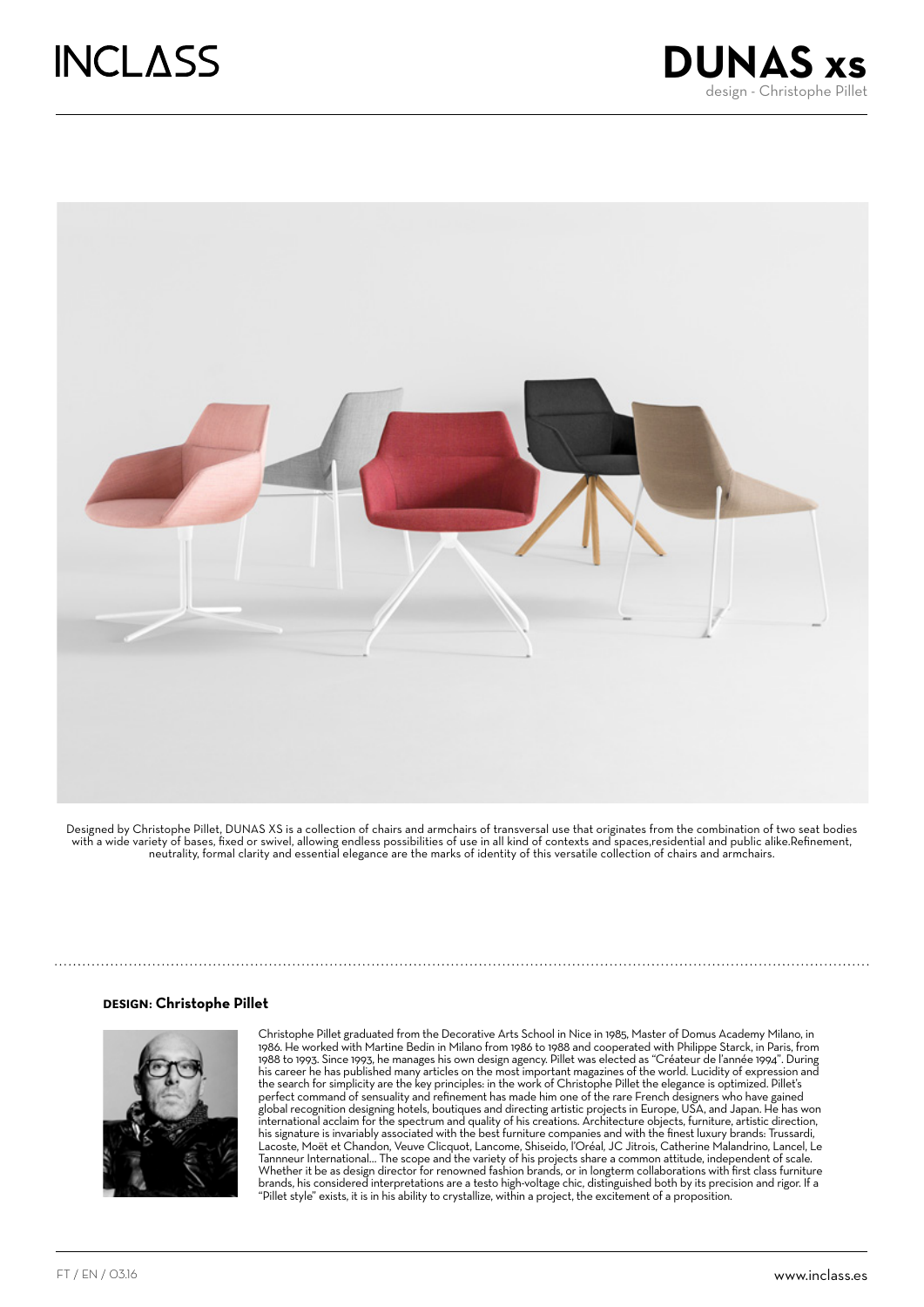

## **BODY**

The seat body is made with an inner steel frame covered with high density and resilience CMHR mould-injected poliurethane foam. It is available in two versions: chair and armchair.

**Upholstery:** Available in any of the leathers or fabrics of the INCLASS swatch cards and also with fabrics supplied or specified by the customer.



# **BASE VERSIONS**

# **Four legs base**

The frame is made with 16 m.m steel tube with 2m.m thickness. **Finishes:** Available in thermoset polyester powder coating in any of the colours of the INCLASS swatch cards or in chrome.

# **Rod sled base**

The frame is made with 12 m.m solid steel rod. Finishes: Available in thermoset polyester powder coating in any of the colours of the INCLASS swatch cards or in chrome.

## **Four star trestle swivel base**

The base is made with 18 m.m solid rod. **Finishes:** Available in thermoset polyester powder coating in any of the colours of the INCLASS swatch cards or in chrome.

## **Four star flat swivel base**

The base is made with 18 m.m solid rod. Finishes: Available in thermoset polyester powder coating in any of the colours of the INCLASS swatch cards or in chrome.

#### **Four star swivel base in oak**

The base is made with an inner steel structure covered with oak wood. **Finishes:** The oak can be varnished in natural colour or lacquered in white or black. The spokes have adjustable glides.

# **Chair with five star swivel base on casters**

The base is made with 18 m.m solid rod. **Finishes:** Available in thermoset polyester powder coating in any of the colours of the INCLASS swatch cards or in chrome. The base has casters with double soft tread.



# **WOODEN BASES**

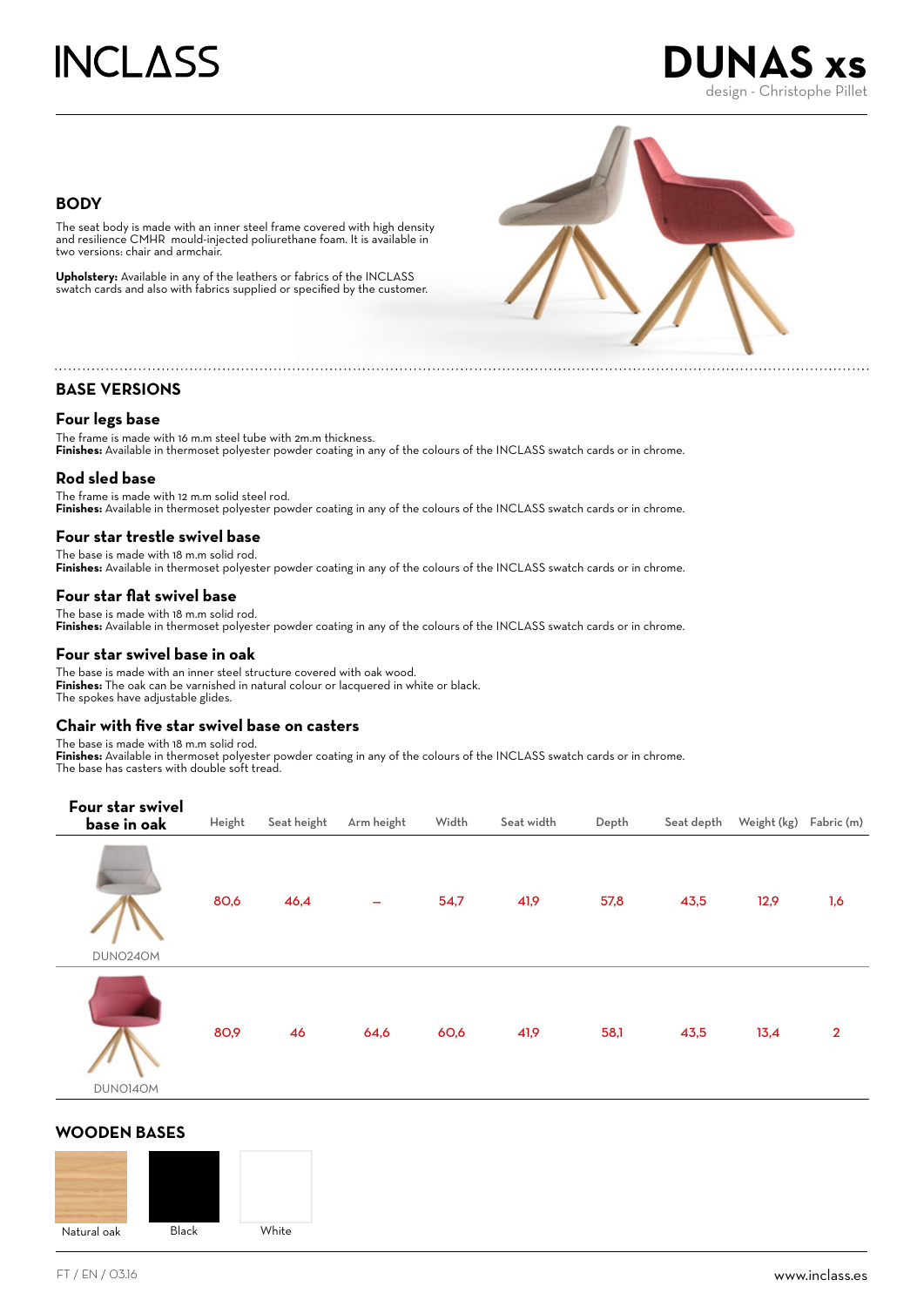# **INCLASS**



| Four legs base | Height | Seat height | Arm height | Width | Seat width | Depth | Seat depth | Weight (kg) | Fabric (m)     |
|----------------|--------|-------------|------------|-------|------------|-------|------------|-------------|----------------|
| <b>DUNO260</b> | 80,6   | 46,4        |            | 54,7  | 41,9       | 57,8  | 43,5       | 9,8         | 1,6            |
|                |        |             |            |       |            |       |            |             |                |
|                | 80,9   | 46          | 64,6       | 60,6  | 41,9       | 58,1  | 43,5       | 10,3        | $\overline{2}$ |
| DUNO160        |        |             |            |       |            |       |            |             |                |

| Rod sled base  | Height | Seat height | Arm height | Width | Seat width | Depth | Seat depth | Weight (kg) Fabric (m) |                |
|----------------|--------|-------------|------------|-------|------------|-------|------------|------------------------|----------------|
| <b>DUNO250</b> | 80,6   | 46,4        | -          | 54,7  | 41,9       | 57,8  | 43,5       | 10,1                   | 1,6            |
| DUNO150        | 80,9   | 46          | 64,6       | 60,6  | 41,9       | 58,1  | 43,5       | 10,6                   | $\overline{2}$ |

| Four star trestle<br>swivel base | Height | Seat height | Arm height | Width | Seat width | Depth | Seat depth | Weight (kg) Fabric (m) |                |
|----------------------------------|--------|-------------|------------|-------|------------|-------|------------|------------------------|----------------|
| <b>DUNO210</b>                   | 80,2   | 45,9        | -          | 55    | 41,9       | 57,8  | 43,5       | 13,6                   | 1,6            |
| <b>DUNO110</b>                   | 80,3   | 45,5        | 64         | 60,6  | 41,9       | 58,1  | 43,5       | 14,1                   | $\overline{2}$ |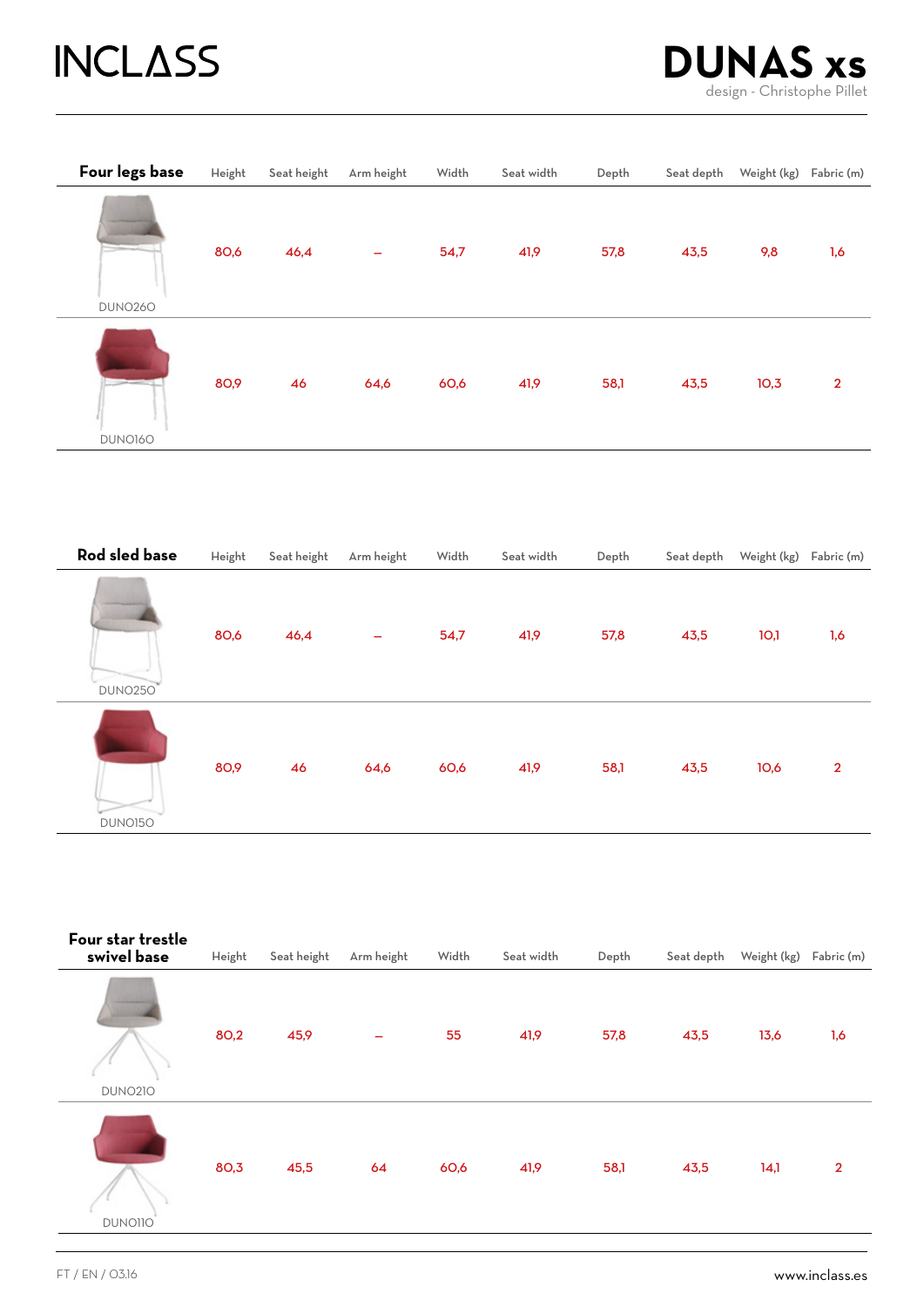# **INCLASS**



| Four star flat<br>swivel base | Height | Seat height | Arm height | Width | Seat width | Depth | Seat depth | Weight (kg) | Fabric (m)     |
|-------------------------------|--------|-------------|------------|-------|------------|-------|------------|-------------|----------------|
| <b>DUNO220</b>                | 80,6   | 46,4        |            | 54,7  | 41,9       | 57,8  | 43,5       | 13,7        | 1,6            |
| DUNO120                       | 80,9   | 46          | 64,6       | 60,6  | 41,9       | 58,1  | 43,5       | 14,2        | $\overline{2}$ |

| Chair with five<br>star swivel base<br>on casters | Height | Seat height | Arm height | Width | Seat width | Depth | Seat depth | Weight (kg) | Fabric (m)     |
|---------------------------------------------------|--------|-------------|------------|-------|------------|-------|------------|-------------|----------------|
| ø<br>ø<br>ó<br>DUNO230                            | 80,6   | 46,4        |            | 65,2  | 41,9       | 69    | 43,5       | 13,6        | 1,6            |
| ø<br>ø<br>d<br>DUNO130                            | 80,9   | 46          | 64,6       | 65,2  | 41,9       | 65,2  | 43,5       | 14          | $\overline{2}$ |

# **METALLIC BASES**